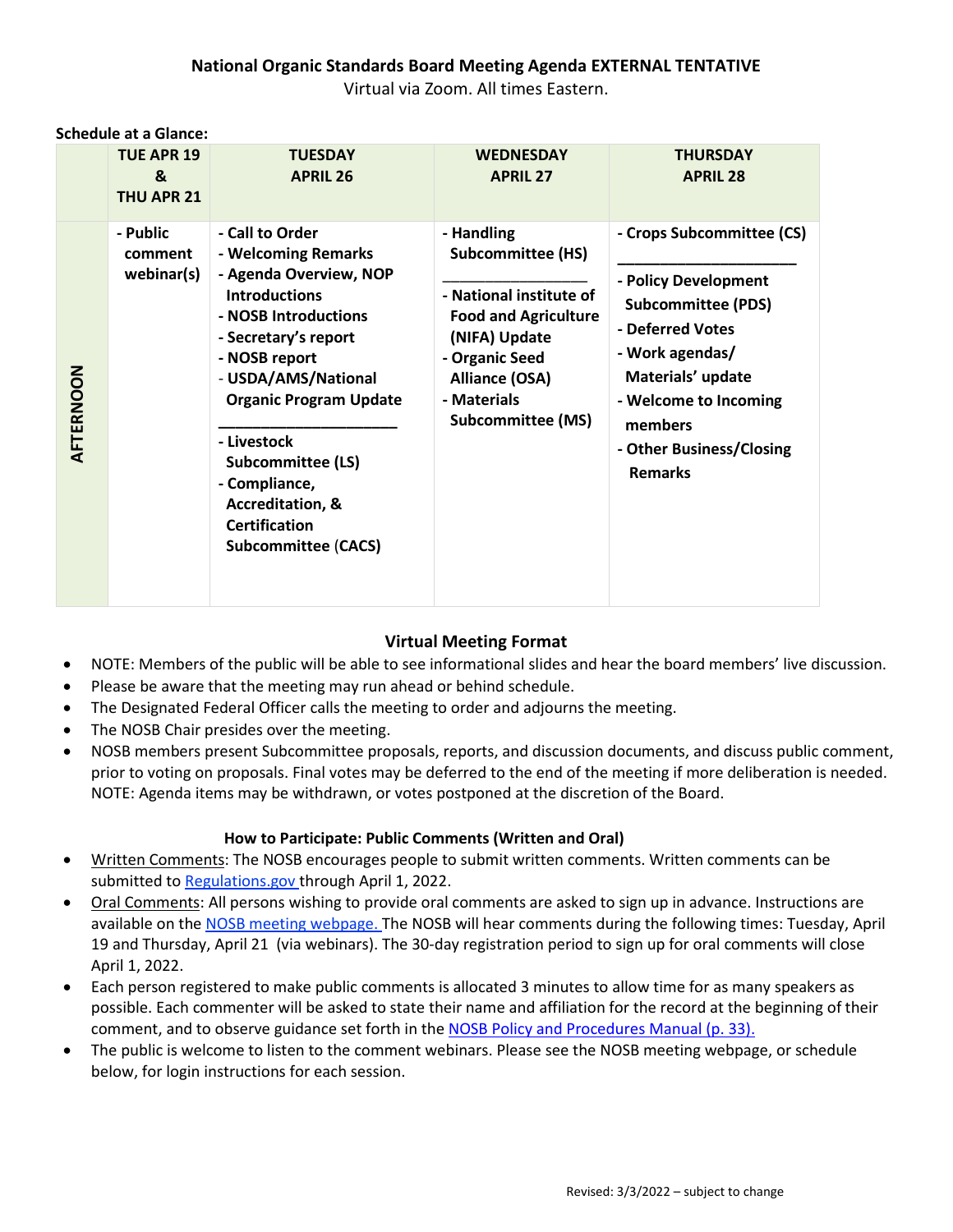| $\Box$ | $\overline{21}$<br>ఱ |            | NOON - 5:00 Public comment webinars (Zoom) Same link both days. Meeting ID: 161 431 3951 |
|--------|----------------------|------------|------------------------------------------------------------------------------------------|
|        |                      | PM ET      | If you need to join by phone:                                                            |
|        | $\mathbf{a}$         | (w/breaks) | +1 669 254 5252 US (San Jose)                                                            |
| 马      |                      |            | +1 646 828 7666 US (New York)                                                            |
|        | <b>APR</b>           |            | +1 551 285 1373 US                                                                       |
|        |                      |            |                                                                                          |

| $\mathbf{z}$<br><b>TUE/THU</b><br>ಡ<br>$\overline{a}$<br><b>APR</b> | <b>UU.C - PIUUPI</b><br>PM ET<br>(w/breaks) | <b>Public Comment Webmars (2001)</b> Same link both days. INJECTING ID: 101 431 3331<br>If you need to join by phone:<br>+1 669 254 5252 US (San Jose)<br>+1 646 828 7666 US (New York)<br>+1 551 285 1373 US                                                                                                                                                                                                                                                                                                                                                                                                                                                                                                                                                                                                                                                            |  |
|---------------------------------------------------------------------|---------------------------------------------|--------------------------------------------------------------------------------------------------------------------------------------------------------------------------------------------------------------------------------------------------------------------------------------------------------------------------------------------------------------------------------------------------------------------------------------------------------------------------------------------------------------------------------------------------------------------------------------------------------------------------------------------------------------------------------------------------------------------------------------------------------------------------------------------------------------------------------------------------------------------------|--|
|                                                                     |                                             |                                                                                                                                                                                                                                                                                                                                                                                                                                                                                                                                                                                                                                                                                                                                                                                                                                                                          |  |
| TUESDAY APRIL 26, 2022 via ZOOM                                     | 12:00 PM ET                                 | NOSB Business Meeting (Zoom). Same link all 3 days. Meeting ID: 161 167 7131<br>If you need to join by phone:<br>+1 669 254 5252 US (San Jose)<br>+1 646 828 7666 US (New York)<br>+1 551 285 1373 US<br><b>Call to Order</b><br>Jennifer Tucker, NOP Deputy Administrator<br><b>Welcoming Remarks</b><br><b>Agenda Overview, NOP Introductions</b><br>Jennifer Tucker, NOP Deputy Administrator<br><b>NOSB Introductions</b><br>Nate Powell-Palm, NOSB Chair<br>Secretary's report (acceptance of Fall 2021 meeting summary as official record)<br>Kyla Smith, Secretary<br><b>NOSB report</b><br>Nate Powell-Palm, NOSB Chairperson<br>USDA and AMS National Organic Program Updates; NOP-NOSB Open Discussion<br>Update on USDA priorities - climate-smart agriculture and organic transition support; key<br>program activities; discussion of regulatory priorities |  |
|                                                                     | 2:15 PM                                     | LUNCH (60m) Offline                                                                                                                                                                                                                                                                                                                                                                                                                                                                                                                                                                                                                                                                                                                                                                                                                                                      |  |
|                                                                     | 3:15 PM                                     | <b>Livestock Subcommittee (LS)</b><br>Kim Huseman, Chairperson<br><b>Topics:</b><br>2024 Sunset substances reviews:<br>Chlorhexidine<br>Tolazoline<br>Copper sulfate<br>Elemental sulfur<br>Lidocaine<br>Glucose                                                                                                                                                                                                                                                                                                                                                                                                                                                                                                                                                                                                                                                         |  |
|                                                                     | 4:00 PM                                     | Compliance, Accreditation, & Certification Subcommittee (CACS) Update<br>Amy Bruch, Chairperson<br><b>Topics:</b><br>Proposal: NOP Risk Mitigation Table review<br>Discussion Document: Human Capital Management: Supporting the Work of the NOSB<br>Discussion Document: Oversight improvements to deter fraud: Modernization of<br>organic traceability                                                                                                                                                                                                                                                                                                                                                                                                                                                                                                                |  |
|                                                                     | 5:00 PM                                     | <b>RECESS</b>                                                                                                                                                                                                                                                                                                                                                                                                                                                                                                                                                                                                                                                                                                                                                                                                                                                            |  |
|                                                                     |                                             | Revised: 3/3/2022 - subject to change                                                                                                                                                                                                                                                                                                                                                                                                                                                                                                                                                                                                                                                                                                                                                                                                                                    |  |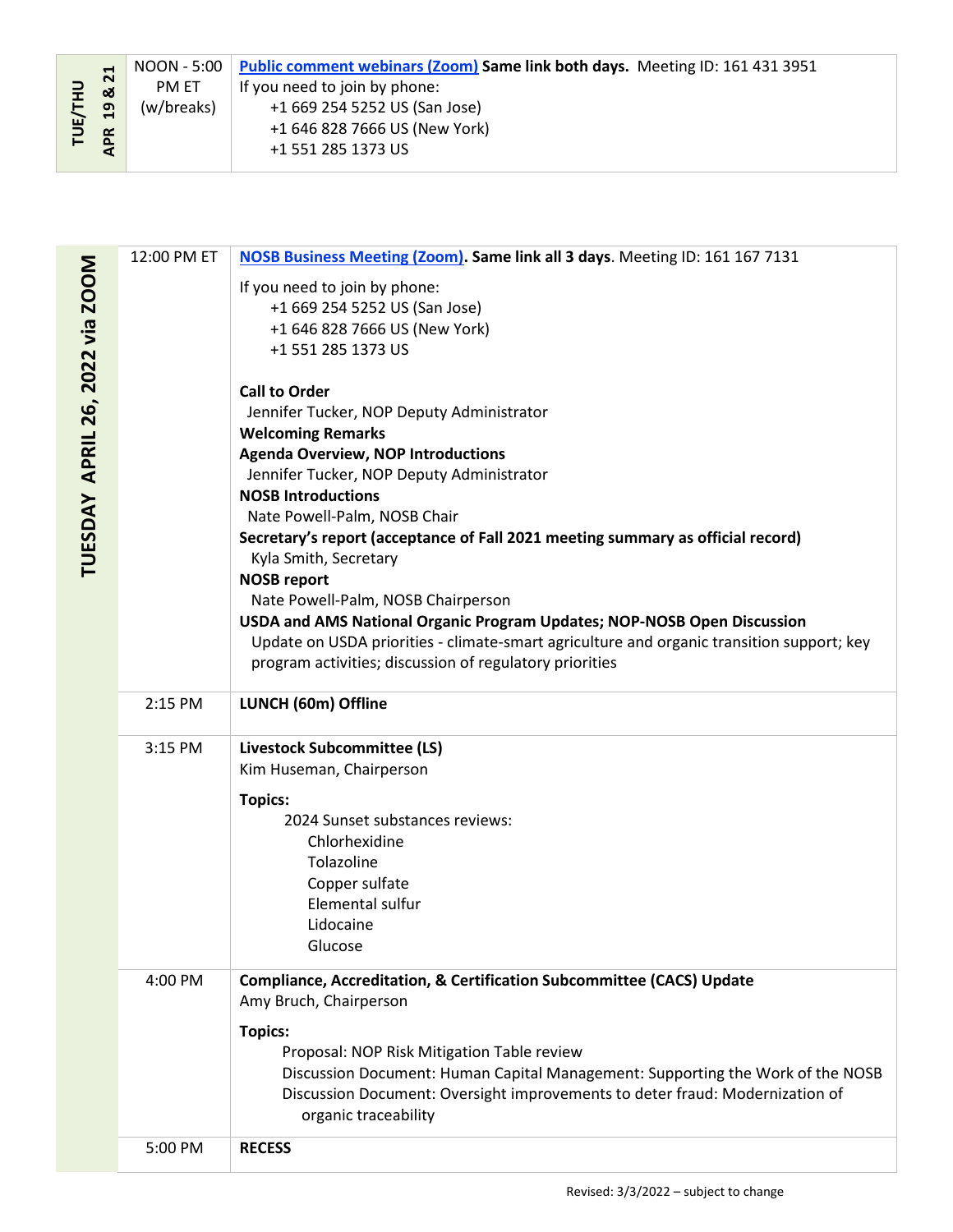|                                   | <b>RECONVENE</b> | <b>Handling Subcommittee (HS)</b>                                                       |
|-----------------------------------|------------------|-----------------------------------------------------------------------------------------|
| WEDNESDAY APRIL 27, 2022 via Zoom | 12:00 PM ET      | Kyla Smith, Chairperson                                                                 |
|                                   |                  | <b>Topics:</b>                                                                          |
|                                   |                  | Proposal: Cetylpyridinium chloride (CPC) - petitioned                                   |
|                                   |                  | Proposal: Phosphoric acid - amend annotation - petitioned                               |
|                                   |                  | 2024 Sunset Substances Review:                                                          |
|                                   |                  | Attapulgite                                                                             |
|                                   |                  | Bentonite                                                                               |
|                                   |                  | Diatomaceous earth                                                                      |
|                                   |                  | Magnesium chloride                                                                      |
|                                   |                  | Nitrogen                                                                                |
|                                   |                  | Sodium carbonate                                                                        |
|                                   |                  | Acidified sodium chlorite                                                               |
|                                   |                  | Carbon dioxide                                                                          |
|                                   |                  | Sodium phosphates                                                                       |
|                                   |                  | Potassium acid tartrate                                                                 |
|                                   |                  | Casings                                                                                 |
|                                   |                  | Pectin                                                                                  |
|                                   | 2:00 PM          | LUNCH (60m) Offline                                                                     |
|                                   | 3:00 PM          | National Institute of Food and Agriculture (NIFA) Update on Organic Research Priorities |
|                                   |                  |                                                                                         |
|                                   | 3:40 PM          | Organic Seed Alliance (OSA) Update on State of Organic Seed                             |
|                                   | 4:15 PM          | <b>Materials Subcommittee (MS)</b>                                                      |
|                                   |                  | Wood Turner, Chairperson                                                                |
|                                   |                  | <b>Topics:</b>                                                                          |
|                                   |                  | Proposal: Excluded Methods Spring 2022                                                  |
|                                   |                  | Discussion Document: Tall Oil, distilled - petitioned                                   |
|                                   |                  | <b>Discussion Document: Research Priorities 2022</b>                                    |
|                                   |                  |                                                                                         |
|                                   | 5:00 PM          | <b>RECESS</b>                                                                           |
|                                   |                  |                                                                                         |
|                                   |                  |                                                                                         |
|                                   |                  |                                                                                         |
|                                   |                  |                                                                                         |
|                                   |                  |                                                                                         |
|                                   |                  |                                                                                         |
|                                   |                  |                                                                                         |
|                                   |                  |                                                                                         |
|                                   |                  |                                                                                         |
|                                   |                  |                                                                                         |
|                                   |                  |                                                                                         |
|                                   |                  |                                                                                         |
|                                   |                  |                                                                                         |
|                                   |                  |                                                                                         |
|                                   |                  | Revised: 3/3/2022 - subject to change                                                   |
|                                   |                  |                                                                                         |